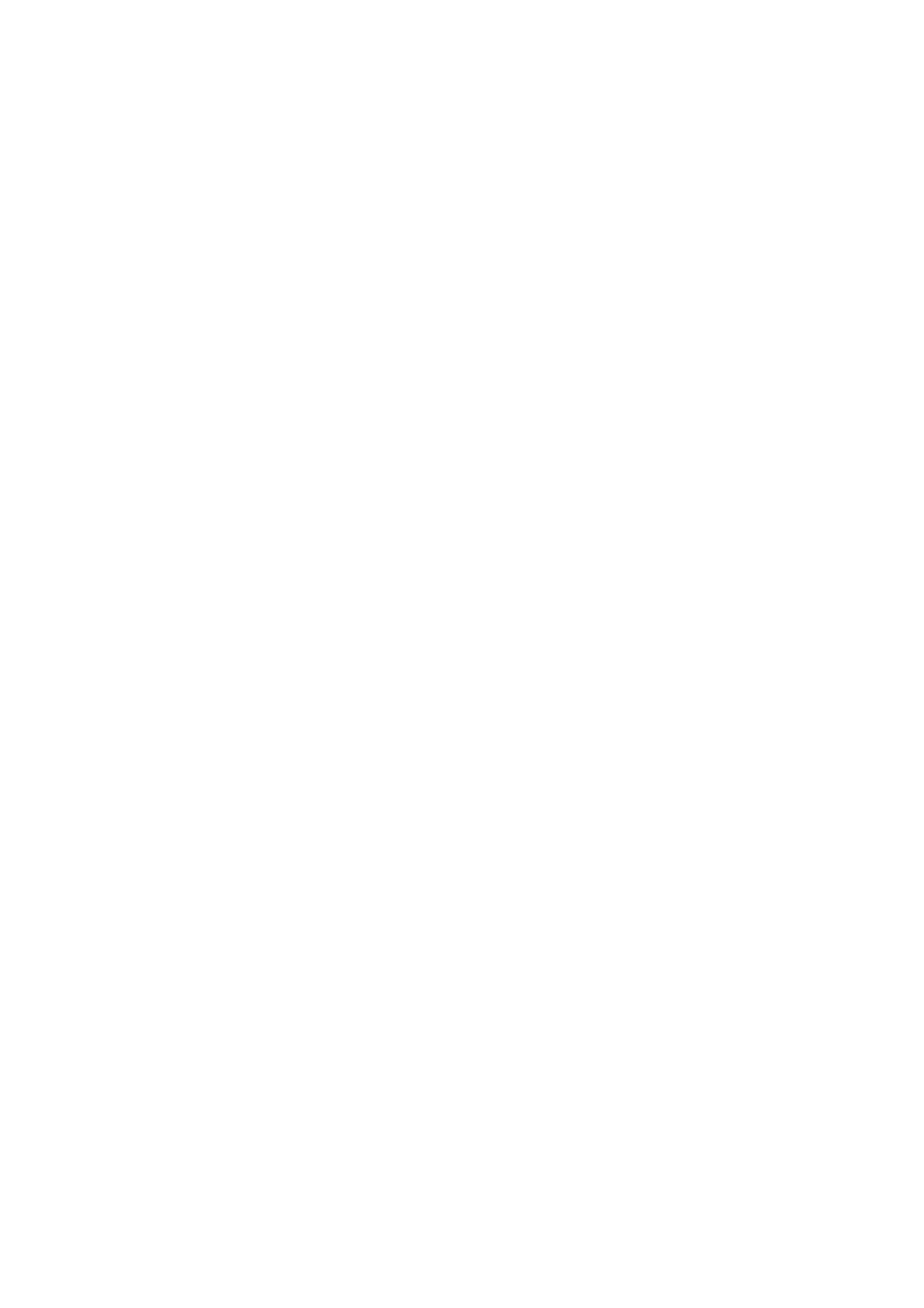# **Semantic Web Service Architecture — Evolving Web Service Standards toward the Semantic Web**

**Keywords.** Semantic Web infrastructure and architecture, Web Services

#### **Abstract**

The importance of Web services has been recognized and widely accepted by industry and academic research. However, the two worlds have proposed solutions that progress along different dimensions. Academic research has been mostly concerned with expressiveness of service descriptions, while industry has focused on modularization of service layers — mostly for usability in the short term. This paper is concerned with merging the two streams of progress. Our point of departure isthe current proposal by IBM. Its proposal is extended by Semantic Web technologies such that a smooth evolution from Web services in the current Web to Web services in the Semantic Web appears possible and — in fact — highly desirable. As a showcase we describe SWOBIS, an ontology-compatible registry for software tools, that is open to usage in the Semantic Web.

#### **Introduction**

Web services are "self-contained, self-describing modular applications" (Martin 2001). They constitute software modules that "describe a collection of operations that are network-accessible through standardized XML messaging" (Kreger 2001, p. 6). With UDDI, SOAP, .NET and WSDL, industry has made a bold move forward and started initiatives that target the potential benefits of Web services. The focus of the initiatives was — rather naturally — an evolutionary step from current Web technology toward a technology for Web services. Key concerns of the intiatives were, e.g., short-term applicability or scalability. This implies that the corresponding Web service architectures build on little really new technology inside, e.g. they use standardized taxonomies and vocabularies that exhibit little flexibility and expressiveness and that restricts the usability of Web services mostly to human users rather than machine agents. For the latter one would need, e.g., Web service description languages that support semi-structured data, constraints, types and inheritance.

In contrast to the industry point of view, academic research has investigated languages that fulfill exactly these needs (Horrocks *et al.* 2001; Ankolenkar *et al.* 2001; Fensel *et al.* 1999) offering extensible ontology frameworks and layering of languages in the Semantic Web. To the detriment of the latter community the adoption of their schemes into industry (quasi-)standards for Web services is far from trivial, because there is no coherent architecture that allows for pointing out immediate benefits.

The core idea of this paper is to present such an architecture that combines the two worlds and their potential benefits. The benefits of the integration include increased visibility of Web services, because open ontology frameworks allow for semantically expressive advertising on the Web that may be found by Web crawlers. They include better usability because of more expressive Web service descriptions. They include a smooth evolution from Web services for human users such as targeted by current industry (quasi- )standards toward Web services for personalized machine agents that assist the user.

The structure of this paper is as follows. First, we sketch the general model of the Web service setting, the architecture of IBM in particular. We consider the latter the most elaborate and the best described industry quasi-standard for Web Services so far<sup>1</sup>. Second, we analyse assumptions of this (and related) architecture(s), describing several parameters which may be varied to turn the "traditional" view into a Semantic Web view. Third, we outline the current description of DAML-S (Ankolenkar *et al.* 2001). Fourth, we critically evaluate the achievements of DAML-S. Fifth, we describe the integrated architecture that we propose. Finally, we sketch SWOBIS, an ontology-based registry for software tools that we are currently developing into the direction of our proposed integrated architecture.

# **IBM Web Service Architecture**

The typical procedure in a Web service setting is the following: A Web service provider offers services on the Web. He may choose to register her service at an online registry of a service broker (Trastour & Bartolini 2001, p.2/3). The registry publishes and locates services. To allow for service discovery, the registry also provides standardized description facilities, e.g. taxonomies that allow the description of, *(i)*, the functionality of a service, *(ii)*, its service provider, *(iii)*, how how to access and interact with the service. The

Copyright © 2001, American Association for Artificial Intelligence (www.aaai.org). All rights reserved.

<sup>&</sup>lt;sup>1</sup>The authors are not affiliated with IBM nor its partner companies.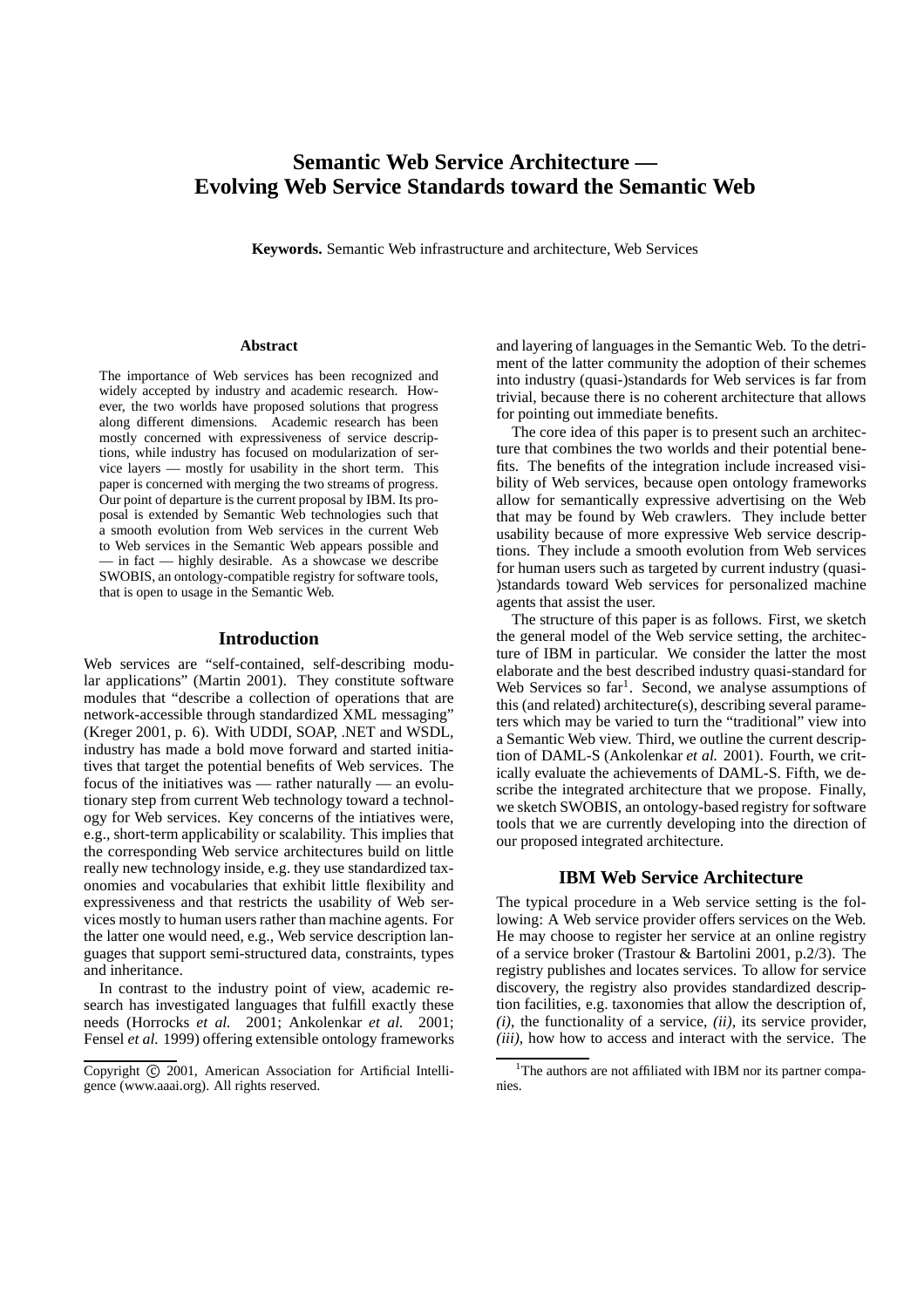corresponding information about a particular service is registered by the provider at a broker.

The (human) requestor searches for a service at the registry. It finds one by browsing or querying the registry. Then she uses the service description to create a binding for her application to be able to invoke or interact with the Web service implementation. In the IBM Web service architecture this procedure boils down to the architecture layers depicted in Figure 1 (cf. (Kreger 2001)).

**Network Protocols and SOAP.** The upper layers are based on general network protocols, like HTTP or FTP, and SOAP  $(simple object access protocol<sup>2</sup>)$ , which is a standardized enveloping mechanism for communicating document-centric messages and remote procedure calls using XML.



Figure 1: IBM Web Service Architecture

**WSDL.** The interface of a Web service and its service interactions are described by Web Services Description Language (WSDL<sup>3</sup>). WSDL allows to compose XML documents for in order to describe technical details of a Web service.

**UDDI.** The *service publication* is regarded as a businessrelated description of a service; *e.g.* answering questions such as: What products are associated with this service? Which organization is offering this service? Universal Description Discovery and Integration (UDDI), initiated by Microsoft, IBM, and Ariba<sup>4</sup>, does not only consist of defining a data structure standard for all business-related descriptions of services (i.e. service publication), but it also contains all mechanisms that allow the service requestor to gain access to the service publication and service description, thus is also in charge of the *service discovery* layer. For the latter purpose, a UDDI registry contains data in a combination of white pages, yellow pages, and green pages. The information of the white pages includes items such as a company's name, its address, and other contact information. The yellow pages help categorize a business; they define its business type, as well as the industry in which it operates. Finally, the green pages define what kind of services a business offers, and how to electronically communicate with these services.

3 http://www.w3.org/TR/wsdl.html

**WSFL.** Web Services Flow Language (WSFL) prescribes an XML format for specifying service composition (also called service flow) (Leymann 2001). WSFL allows to compose complex services from given simpler ones.

**Remainder.** Several layers are orthogonal in this architecture, because issues like security, management and quality of service span over all the other layers.

# **Critique of the IBM (Quasi-)Standard Architecture**

This desription, the current industry quasi-standard, however, is too "flat" to be comprehensive. Rather, there are a number of parameters that may be varied:

| Table 1: Dimensions of Web service features |                 |                 |
|---------------------------------------------|-----------------|-----------------|
| Dimension                                   | Choices         |                 |
|                                             | "Traditional"   | Semantic Web    |
| Service                                     | Simple          | Composed        |
| Requestor                                   | Human           | Machine         |
| Provider                                    | Registration    | No registration |
| <b>Broker</b>                               | Key Player      | Facilitator     |
| Service description                         | Taxonomy        | Ontology        |
| Descriptive elements                        | Closed world    | Open world      |
| Data exchange                               | Syntactic-based | Semantics-based |

In particular, the Semantic Web will allow to give richer descriptions of Web services (e.g., semi-structured data, types, inheritance, semantic constraints). The key role of the broker may disappear, it may still be viable as a kind of search machine for Web services (with meta search engines on top), but it will lose its central role, because everyone may publish semantic descriptions and crawlers may find them. Personalized machine agents will take over the role of a service requestor from the human user. And, they may also do the composition for the human user.

When we distinguish between "traditional" and Semantic Web features, we do, however, not require that only the latter be valid for two reasons. First, we do want to allow for an evolutionary developement of Web Service architecture. Second, also "traditional" features offer several advantages. For instance, a service broker as \*intermediary\* may take care of concerns like validation of information or even selection of service providers.

# **Service Description with DAML-S**

DAML-S is a DAML+OIL-based Web service ontology, which supplies Web service providers with a core set of markup language constructs for describing the properties and capabilities of their Web services in unambiguous, computer-intepretable form. DAML-S markup of Web services facilitates the automation of Web service tasks including automated Web service discovery, execution, composition and interoperation. In particular, it provides language primitives for technical, business-related and process-based facts about services. Thus, DAML-S can be regarded as a semantics-based substitution of the above-mentioned Web

<sup>2</sup> http://www.w3.org/TR/SOAP/

<sup>4</sup> http://www.uddi.org/pubs/Iru UDDI Technical White Paper.pdf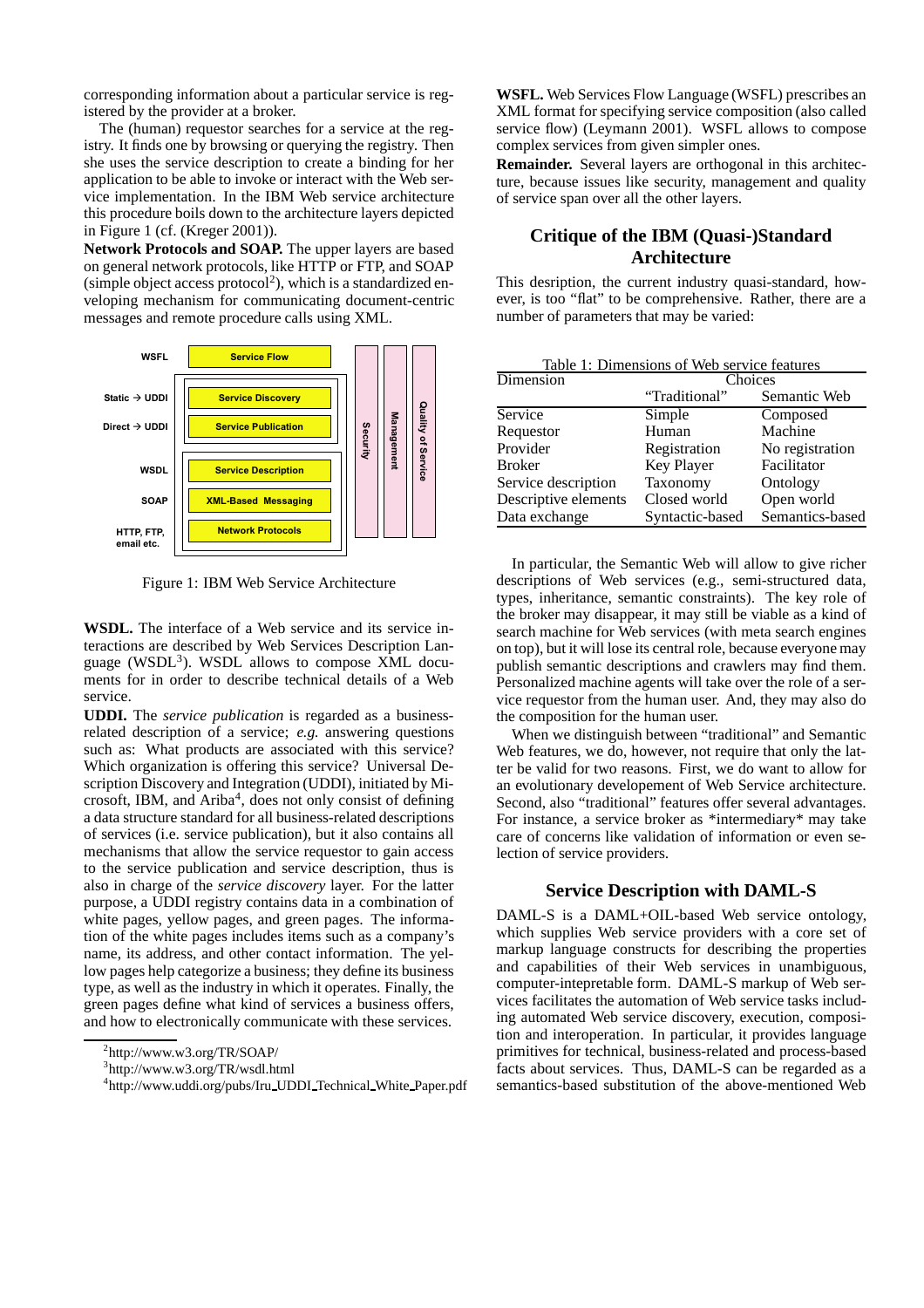service languages for service description, service publication, and service flow (cf. (Ankolenkar *et al.* 2001)):

- The *Service Profile* of DAML-S describes "what the service does" (business-related facts); that is, it provides a service-seeking agent with an abstract specification of a service to determine whether it meets the agent's needs (e.g. input and output types, preconditions and postconditions).
- The *Service Model* demonstrates "how the service works" (process-based facts); that is, it describes what happens when the service is performed. This description may be used by a service-seeking agent in at least four different ways: to perform a more in-depth analysis of whether the service meets its needs; to compose service descriptions from multiple services to perform a specific task; to coordinate the activities of different participants during the course of the service enactment; to monitor the execution of the service.
- The *Service Grounding* specifies the details of how an agent can access a service (technical facts). It will specify a communication protocol, e.g. Remote Procedure Call (RPC), Hyper-Text Transfer Protocol (HTTP), and Agent Communication Language (ACL), and service-specific details such as port numbers used in contacting the service.

Currently, only the first two have been described in some more detail.

# **Critique of DAML-S**

Though there are some points *within* DAML-S that may require discussion and possibly revision, we do not want to tackle them here. Rather, we want to consider the role that DAML-S plays with regard to *other* specifications like the IBM Web Service architecture:

- DAML-S' strength is the semantically-based definition of concepts. The corresponding languages like WSDL are rather weak in this respect.
- DAML-S is indecisive about how it should be realized in a particular architecture (though in several papers a shallow architecture is suggested in illustrations). This may be considered an advantage (many possibilities) or a disadvantage (increased complexity). We consider it a disadvantge for most practical purposes (no reliability on architectural issues).
- DAML-S does not include the role of an intermediary into its schemes (though it does not prohibit one either). Nevertheless, we consider the role of registries and service brokers as very important in order to increase quality of service, reliability, etc.

In the following, we describe the Semantic Web Service architecture — a proposal that aims to combine the advantages of the two worlds.

# **Semantic Web Service Architecture**

Ontologies provide a large extent of flexibility and expressiveness, the ability to express semi-structured data and constraints, and support types and inheritance. The industry's Web service (quasi-)standards, however, provide better manageability, scalability, and modularization. The benefits of both technologies can be obtained by merging DAML-S and current Web service standards to the benefits of both.

# **Web Services and Web Service Access**

For this purpose, we distinguish two main scenarios. In the first one, a human user wants to access the Web service. There are (mainly) two possibilities: The user may directly access the Web service, (cf. arrow 1 in Figure 2), *viz.* the technology-based details of the service description, the business-related details of the service publication, and the internal process flow details of the service in service interaction. This direct invocation, however, is only possible if the user knows the service and its location, which often is not the case. Alternatively, the user may interact with a registry located at the service discovery layer which helps her finding a service and retrieving the descriptions about how to invoke it (arrow 2 in Figure 2).



Figure 2: Semantic Web Service Architecture

In the second scenario, agents want to find and invoke a Web service in order to fulfill a task given to them by a human user. This adds new possibilities to the first scenario, because agents may better find services and access them directly (arrow 4 in Figure 2) exploiting the crawling of decentralized machine-processable metadata on the WWW. Furthermore, they may also take advantage of registries — just like a human user (arrow 3 in Figure 2).

In case, the human or the machine agents query for a composed service, e.g. one may ask for arrangements to visit a conference, the registry will make use of a service flow composition description. The description describes services and service flows (e.g., temporal sequences). With the help of this description, the services contained in the composed service (atomic or composed itself) may either be located directly or retrieved via the very same registry for atomic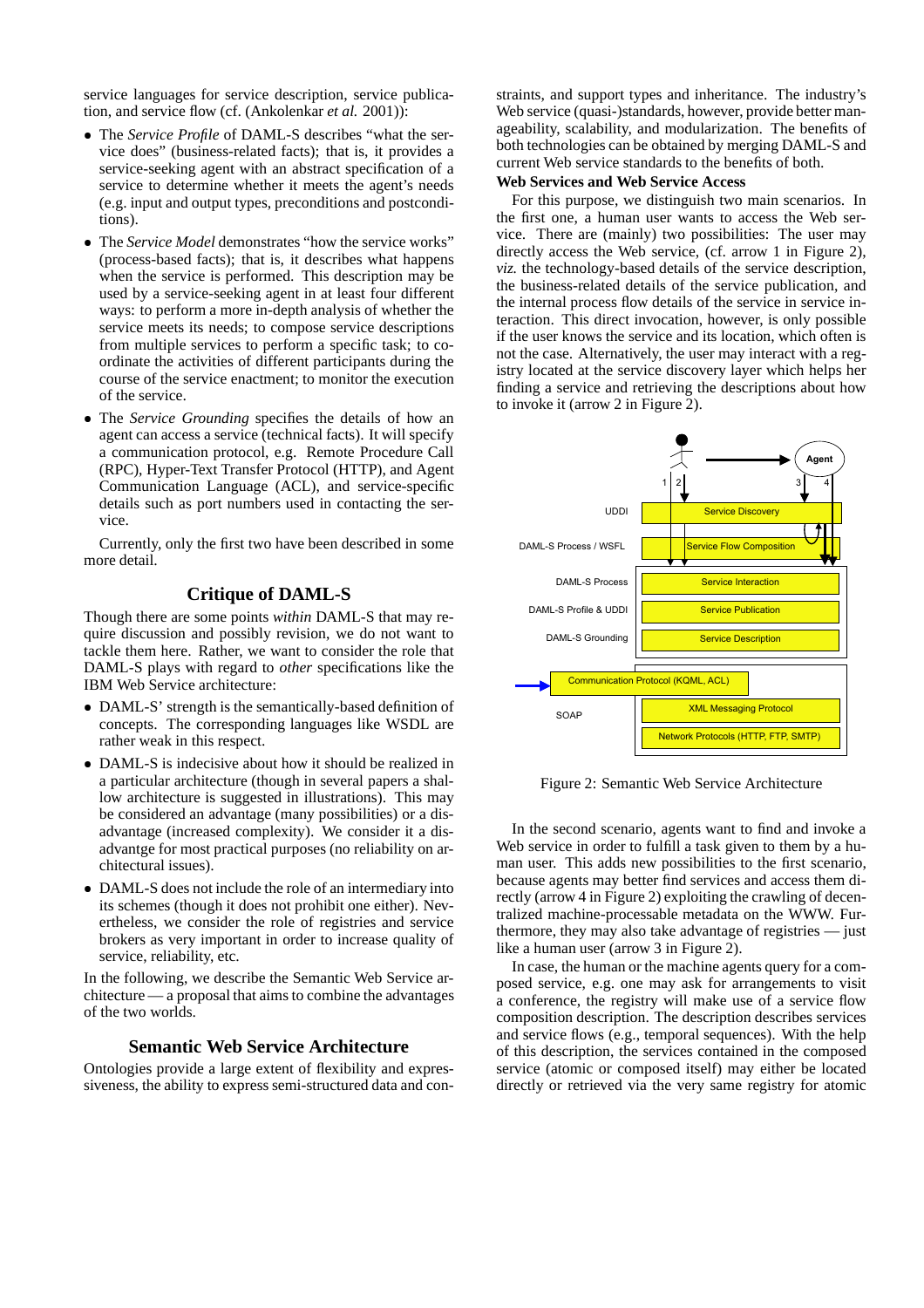services.

**Communication.** Like in the IBM quasi-standard, the two bottom layers are standard network protocols and SOAP in order to allow for exchange of object descriptions by standard means. In addition, the purpose of machine agents requires interaction with a corresponding communication protocol such as Knowledge Query and Manipulation Language (KQML) or Agent Communication Language (ACL) (cf., e.g. the survey paper (Labrou 2001)). These protocols are currently not "ontology-capable". Thus, there is a need for extension in order to better reflect ontology requirements at these levels.

**Further Layers.** Finally, the extended layers for Quality of Service, security, and management as depicted in the IBM Web service architecture are still needed, but are not illustrated in the figure for ease of presentation.

**The Role of DAML-S.** DAML-S is used for the full service description, *viz.* the technical, business-related, and processbased description of services. For the service publication layer, DAML-S should have a core ontology modeled with the UDDI properties and should offer further functionality with more properties. At the next layer, *viz.* service flow composition (corresponding to the service flow layer in the IBM Web service architecture), a language like WSFL or the DAML-S subontology Process should be in charge of describing the relations between services. The service discovery in the topmost layer will be performed by an ontologycompatible registry, which is capable to point to DAML-S descriptions and support their expressiveness. UDDI needs to be developed into this direction. In the long run, the currently mostly passive registry should be substituted by an active agent that functions as an intermediary. By this way the update of publication information does not only depend on active registration, but it may also be informed by the intermediary, the tasks of which may include the crawling of Web service descriptions.

**Web Service Binding.** The Semantic Web service architecture supports better service invocation by the use of agents because the underlying ontologies are extensible. This advantage is inherited by DAML-S, which allows for extension of the predefined ontologies.

#### **SWOBIS**

We implemented the Semantic Web Ontology-Based Information Service (SWOBIS), which is analogous to the recommended UDDI registry which takes descriptions of services expressed as metadata to enable service discovery. It is a kind of ontology-compatible registry due to the following functionality: It offers a self-updating list of software tools for the Semantic Web generated as a Web-based report by utilizing the descriptions of software tools provided as metadata on the WWW. In addition to showing the next step in realizing the Semantic Web Service Architecture, SWOBIS keeps the research community updated about the performance of current Semantic Web technologies, thus supporting the vision of Semantic Web. The information about the latest development of software tools provides opportunities of collaboration and eliminates duplication of work. Further, it is one of the first services to show the potential of existing Semantic Web tools and thus leads to motivation of both information and service providers to create DAML+OIL metadata. The advantages of SWOBIS can be seen in comparison to the existing list of software tools on the DAML project Web site at http://www.daml.org/tools/, which has shortcomings, such as having to communicate with the human maintainer to add to the list.

**Implementation of SWOBIS.** In the first step, the Semantic Web Software Tools (SWST) ontology was created, which is needed to describe software tools in a machineunderstandable way. SWST models in a simplified way the Semantic Web software tool development activity: categorization of software tools, their features, the developers, the supporting organizations, etc. and relations between them. It is also possible to use another ontology to describe software tools and publish the metadata created according to it in the SWOBIS list. This can be realized by publishing ontological mappings. SWOBIS is capable of interpreting these mappings and thus can visualize information from various ontologies in one report.

In general, each researcher willing to provide metadata creates and makes it available on an annotated Web page.

For the presentation of SWOBIS we used WebScripter<sup>5</sup>, a tool that enables ordinary users to produce easily and quickly live reports extracting and fusing information from multiple, heterogeneous DAMLized Web sources, thus taking account of the dynamics of the WWW.

To provide the self-updating list of software tools, the SWOBIS Web site at http://tools.semanticweb.org has been set up, a domain of the portal SemanticWeb.org.

**Results of SWOBIS.** SWOBIS offers various benefits in comparison to the current simple list: The report always contains up to date information. The user saves time that would have been otherwise spent retrieving information by looking at the list instead of visiting all Web pages of software tools that are of interest to him. The timesaving might be higher if personalization of the spreadsheet is available or agent interaction substitutes the human tasks. Due to the automatic update of information, more details about the software tools can be provided in the list. The classification of the software tools in the appropriate categories is performed by domain experts in the metadata creation process and thus should be more accurate. Transparency of the domain of interest attracts non-researchers, thus leads to an increase of audience and brand recognition of the tools. If personalization is accomplished, personalized reports will enhance user-friendliness.

The full potential of SWOBIS, however, relies in its use in the future Semantic Web service architecture. That is, SWOBIS needs to be described with metadata according to DAML-S and thus made available for agents to retrieve information about software tools.

# **Related Work**

This section reviews the architecture of other Semantic Web services (for humans, for machines, or for both).

<sup>5</sup> http://www.isi.edu/webscripter